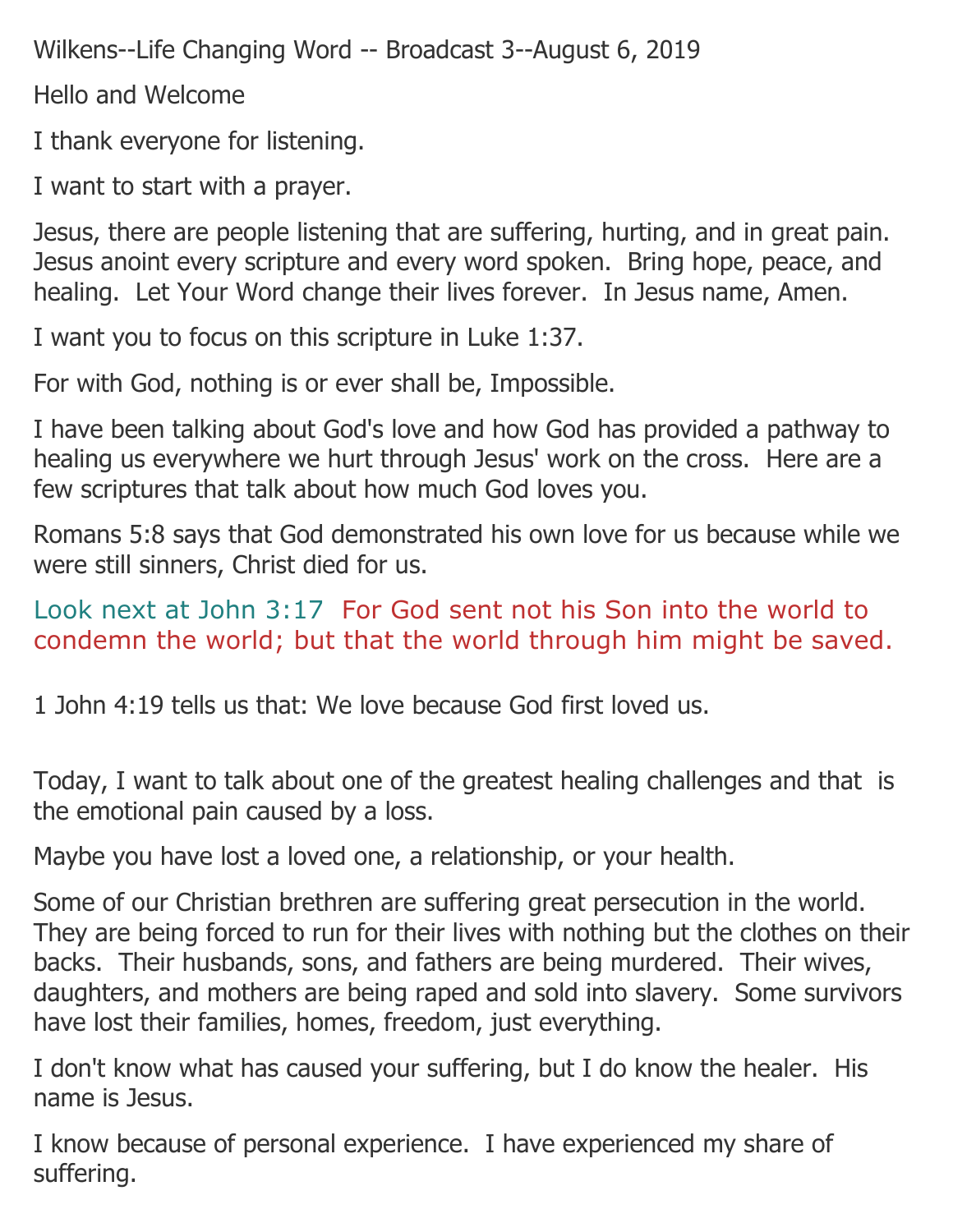I was widowed at age 34. I have lost a grand-son, both of my parents, and recently my sister-in-law passed at age 48 suddenly.

I want to share the words to a song by a Christian singer and songwriter by the name of Janny.

After my first husband died, I really struggled emotionally. I would play Janny's music over and over. Please listen to these the words.

Broken wings, take time to mend

Before they learn, to fly again

But on the breathe of God, you'll soar

You'll be stronger that before

Now I want to share some scriptures and some practical ways to help you overcome and deal with the pain of loss. Here is a breakdown of the process.

First if it is a sudden change, you may suffer a shock and may go into denial to avoid the pain.

Slowly, this feeling is replaced with a great deal of pain. This pain can be so unbearable that you will look for a pain-killer. You may look for comfort in destructive ways, like, drugs, alcohol, and risky sexual behavior. Many throw themselves a daily pity party to wallow in the pain. None of these methods are productive and should be rejected. Also, in this stage, you can sink into despair and even consider suicide, but do not believe the lies of satan. Remember,

John 10:10 Satan comes only to steal, and to kill, and to destroy: but Jesus is come that we may have life, and that we may have life more abundantly.

Also, this feeling can be accompanied by guilt. You may beat yourself up because you should have known better or could have done something different that would have prevented the situation. This course of action is futile. Rarely, there is anything you could have done to prevent your circumstances and if there was something you could have done, the damage is already occurred and you can't go back and change things.

You will find yourself angry and wanting to place unwarranted blame on God or someone else.

This is a time to release those emotions, but find a healthy and constructive way to unleash them.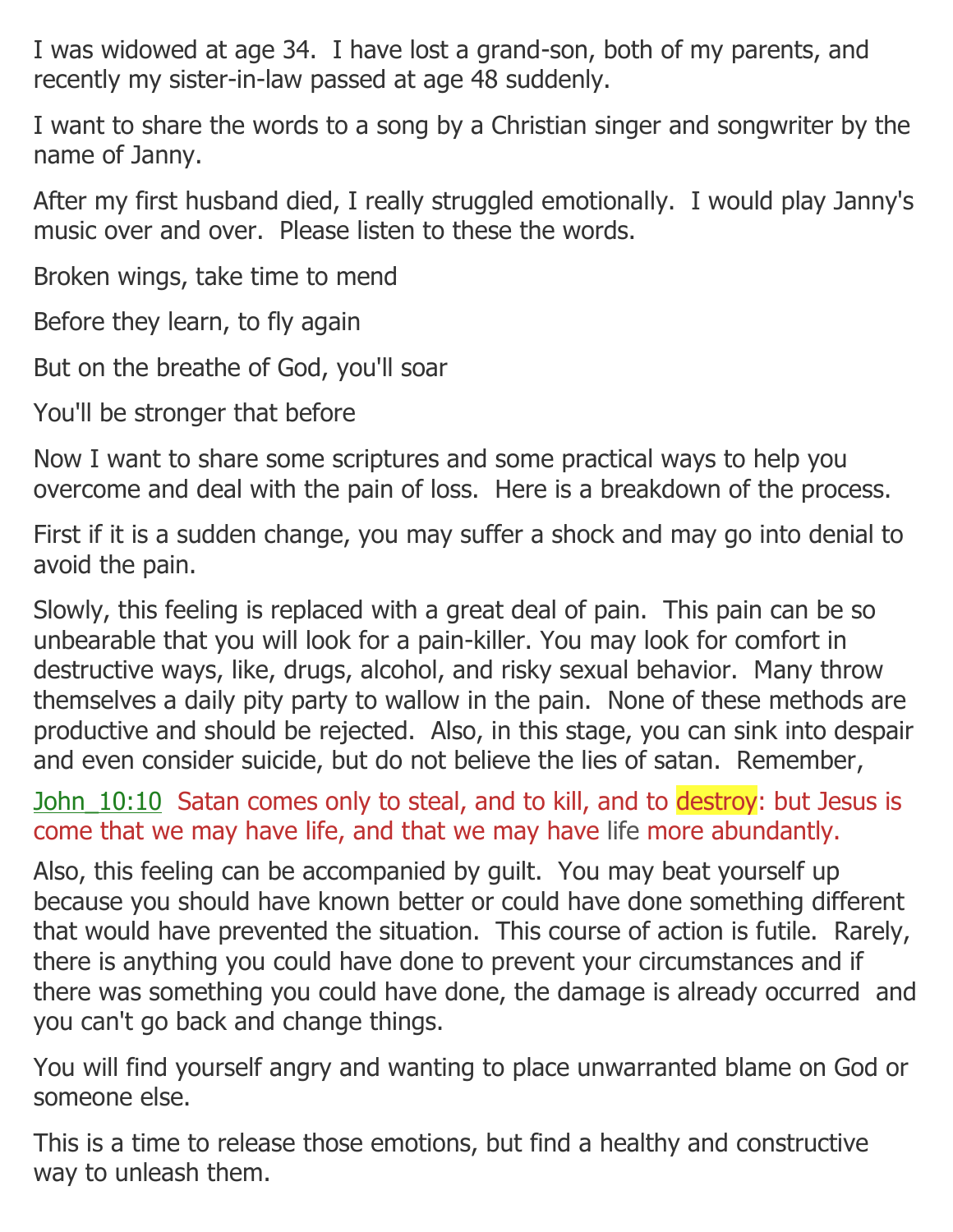1 Peter 5:7 Tells us to cast all your care upon Jesus; for he cares for you.

Here are some other scriptures that keep me centered and stable when I go through troubling times.

Also look at Phillipians 4:6-9 Worry for nothing; but in every thing by prayer and supplication with thanksgiving let your requests be made known unto God. And the peace of God, which passes all understanding, shall keep your hearts and minds through Christ Jesus.

Finally, brethren, whatsoever things are true, whatsoever things are honest, whatsoever things are just, whatsoever things are pure, whatsoever things are lovely, whatsoever things are of good report; if there be any virtue, and if there be any praise, think on these things.

Those things, which ye have both learned, and received, and heard, and seen in me, do: and the God of peace shall be with you.

I want you to consider what you think about when you are in pain. Do you let your mind go to the dark side and think only negative outcomes. I suggest you count your blessings.

Yes, I believe that there is always someone who has it worse than I do. I must make myself sit down and even sometimes I write down how I have been blessed and read them over and over. I also start thanking God for the good things in my life and I try to get a perspective on how others have it so much harder than I do.

Finally, find someone who is in greater need than you and go help them. You will be amazed at how empowering and uplifting it is to relieve another's burden.

Also, in this stage, many people will bargain with God. You may threatened to never serve God. But that is the WRONG response.

The right response is will you trust God regardless of your circumstances.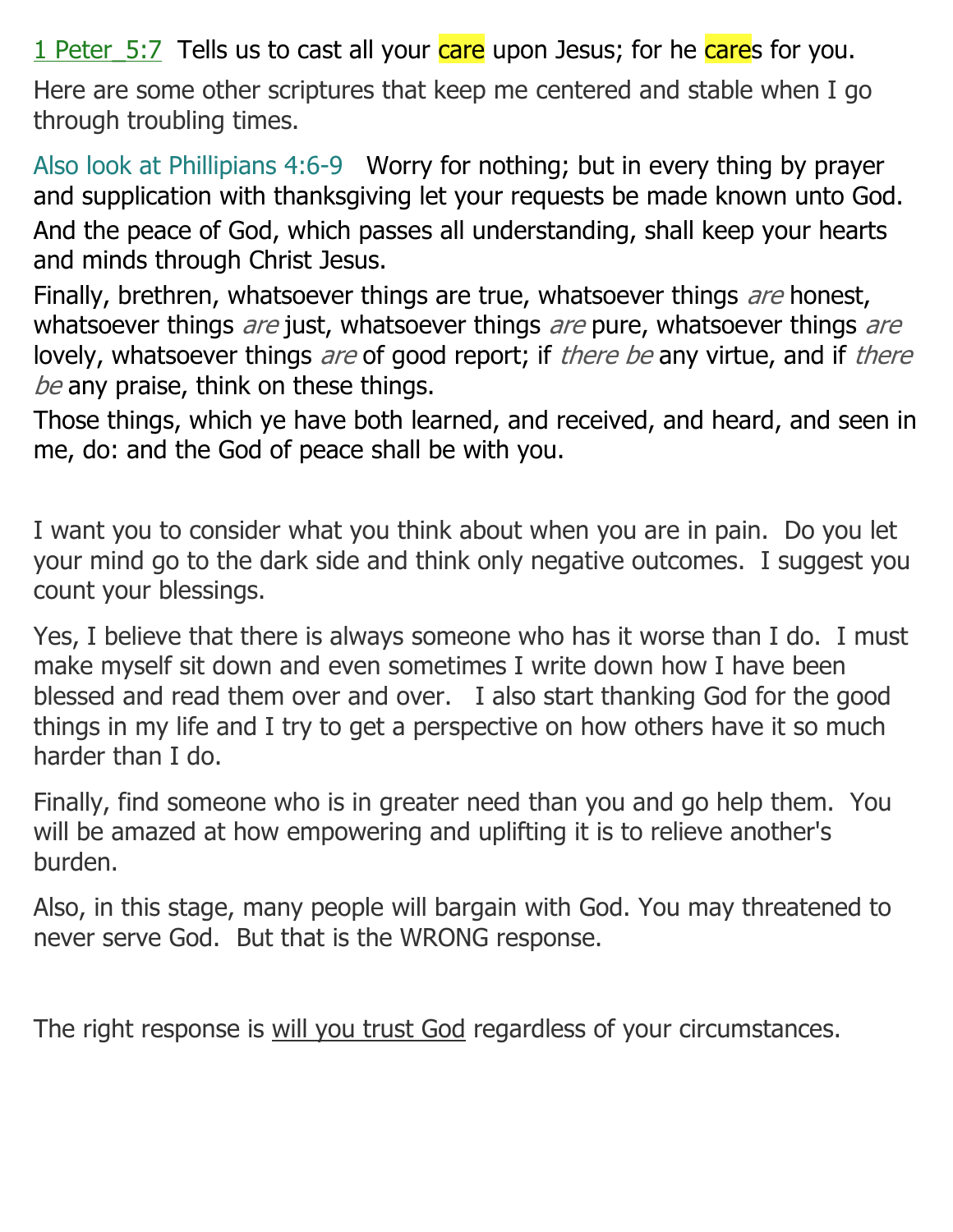Paul writes in Philippians 4:11-13

I have learned, to be content in Christ, satisfied to the point where I am not disturbed or uneasy regardless of the state that I am in.

I know both how to live humbly and I know how to live in abundance. In every circumstance I have learned the secret of facing life, whether I am well-fed or going hungry, whether having an abundance or suffer need.

I can do all things through Christ who strengthens me.

Remember, you also have a choice. You can believe the lies of satan OR you can believe that God can heal you. If you decide to believe and TRUST God, you will enter a time of reflection. You may want to isolate yourself on purpose to meditate on God's word and the positive things in your life. You are in survival mode and it takes a lot of energy to fight emptiness or despair. Avoid getting overly tired and nourish your body with a healthy diet. I also recommend keeping a prayer journal. In a few weeks or months you will go back and read your thoughts and you will see how things are improving. These constructive choices will begin to lift your spirit out of depression and you will experience a renewed sense of well-being.

You will become more functional instead of emotional. You will start to work on practical solutions to your problems.

You will reconstruct your life with the acknowledgement and acceptance that something has been taken away, but you are determined to go on living an abundant life in Christ.

Look at this scripture is Matthew 11:28-30 from the message Bible:

Are you tired? Worn out? Burned out on religion? Come to me. Jesus says. Get away with me and you will recover your life. I will show you how to take a real rest. Walk with me and work with me--watch how I do it. Learn the unforced rhythms of grace. Jesus won't lay anything heavy or ill-fitting onto you. Keep company with me and you will learn to live freely and lightly.

I am very interested in praying for you. My announcer will give you my address and email to send me your prayer request or to request a copy of my programs. For copies of the program just mention the date of the broadcast.